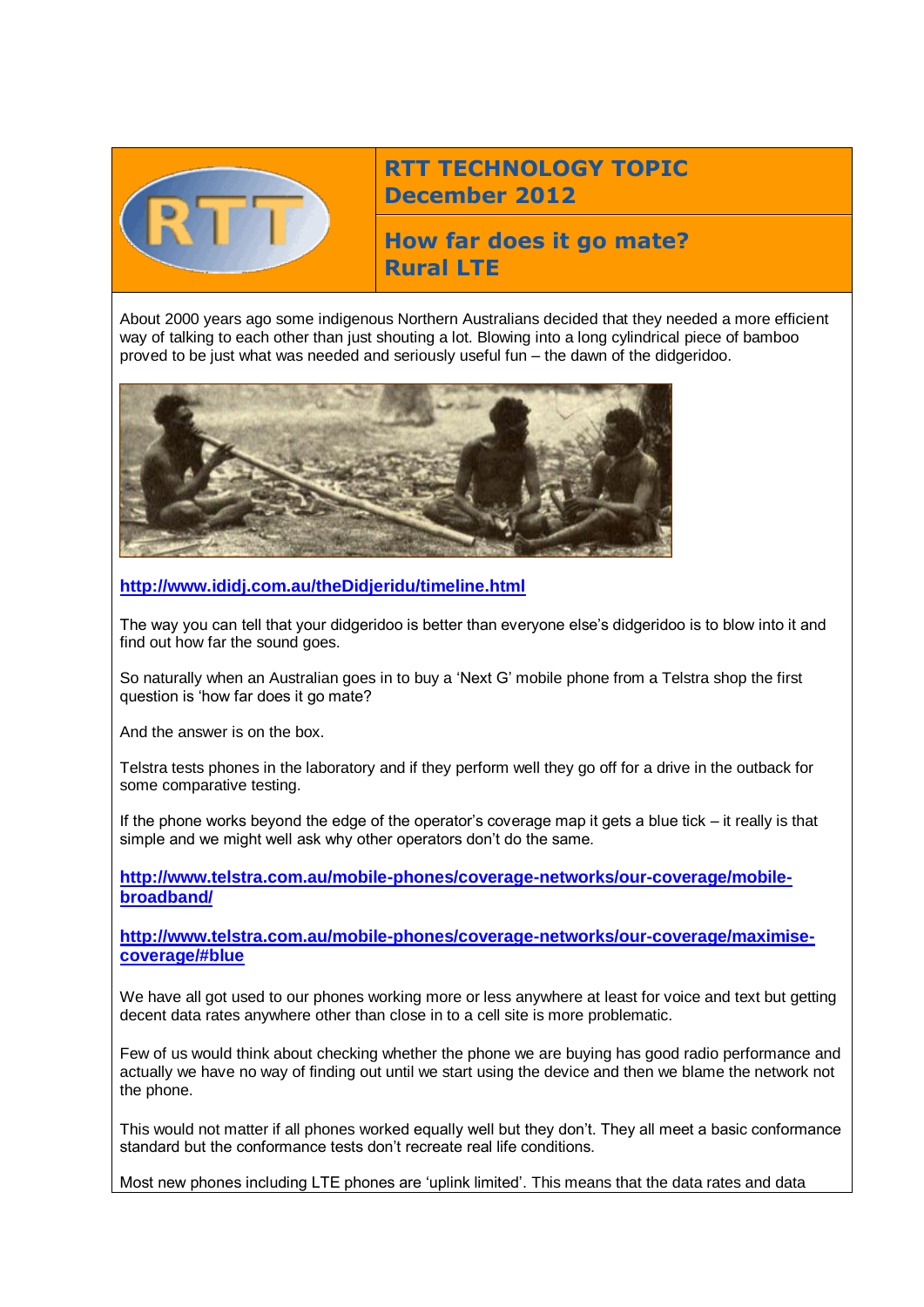reach (the distance from a base station where you can still get a data link) are constrained by the ability of the device to generate RF energy efficiently (the job done by the RF amplifier) and couple that RF energy efficiently into the antenna (the job of the matching circuits).

Techniques such as envelope tracking help to improve RF amplifier efficiency and digital capacitors are now used to deliver more efficient (adaptive) matching but mechanical design constraints mean that overall efficiency can still be disappointingly low.

One solution is to use external antennas. Telstra list three options for in car use and caravanning either using a co-linear (broom stick) antenna or panel antenna with a patch cable into the antenna port of the modem or smart phone (assuming it has an antenna port).

<http://www.telstra.com.au/mobile-phones/youtube-videos/camping-caravanning/>

The other option is to increase the power available.

LTE transceivers with two watts (33 dBm) of transmit power will be available for the Band 14 LTE **P**ublic **P**rotection and **D**isaster **R**elief market in the US and could potentially be realised in other LTE bands either for PPDR or for enhanced rural broadband coverage or potentially both.

The additional 10 dB of power (2 watts rather than 200 milliwatts) has to be produced efficiently, matched efficiently and filtered efficiently to avoid receiver desensitisation. There is not much point in improving uplink performance if downlink performance gets worse.

Band 14 LTE radios for the US market are presently specified to support Band 14 (reverse duplex 758 to 768 and 788 to 798 MHz) with roaming to Verizon Band 13 LTE (reverse duplex 746 to 756 and 777 to 787 MHz) and Verizon Band 5 EVDO, the US 850 band. The radios have Wi Fi as well.

Adding high power LTE to these devices is however a non-trivial design task and particularly challenging if low cost SAW filters are used. The overall transceiver design is likely to be complex and expensive.

This implies a need to amortise development and manufacturing cost across US and rest of the world markets. However most of Region 1 (Europe and Africa), Region 3 (Asia) and a large part of Region 2 (Latin America) will not be adopting the US 700 MHz band plan. Alternatives include deploying high power LTE into the E850 band either in Band 26 (extending the existing 850 band down to 814 MHz) or Band 27 (extending the existing 850 band down to 806 MHz). This would replace or supplement existing specialist radio networks but only works for countries that have legacy 850 networks and definitely does not work for countries deploying LTE 800 into Band 20 (reverse duplex 791 to 821 MHz and 832 to 862 MHz).It is therefore going to be difficult to achieve market scale in any of these bands.

A longer term alternative could be to attempt to realise a global allocation of LTE in the UHF band (380 to 470 MHz) integrated with present TETRA and Tetrapol allocations.

There are other alternatives including new higher power low earth orbit, medium earth orbit and geostationary satellite constellations at L band or S band adjacent to Band 1(LTE/satellite hybrids).

Present satellite systems now support a range of small form factor terminals. They are the best and often only option for very remote areas and their performance (data rates) will increase as satellite power outputs increase over time but high power LTE delivered from a relatively small number of dominant macro sites using spectrum below 1 GHz could fill many of the spaces in between. Amortising research, development costs across PPDR and commercial devices would however be hugely beneficial. It will be a pity if a failure to coordinate regulatory and industrial policy frustrates this opportunity.

## **Resources**

**To buy a didgeridoo (festive aboriginal present)** <http://www.didgeridoostore.com/soundsrhythms.html>

Works in rural areas, may cause adjacent channel interference in dense urban environments